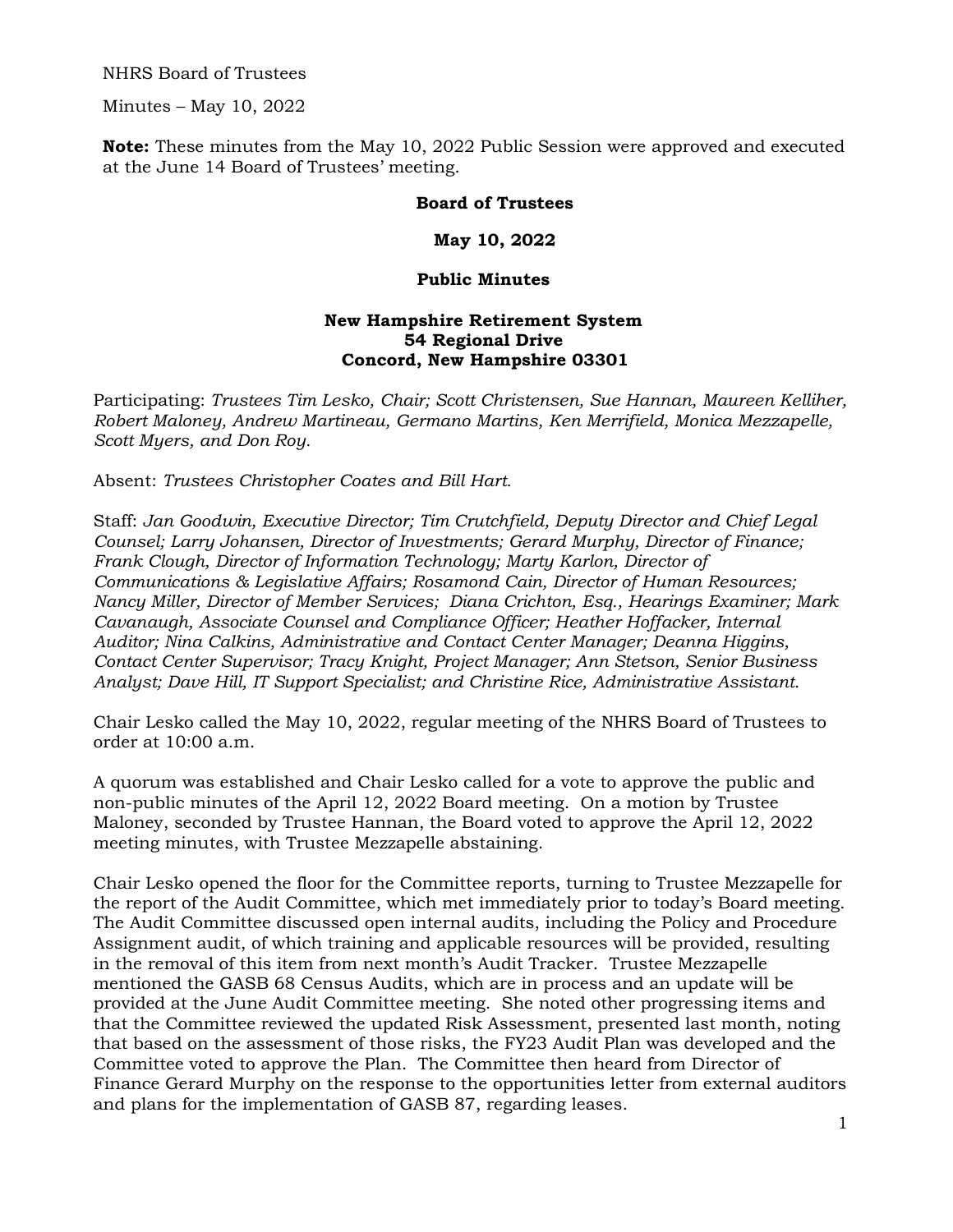Trustee Roy gave the Governance Committee report, noting it had not met since the April 12 Board meeting, but would meet next month to discuss the annual review of cyber insurance coverage, with the expectation of Board action at its June meeting.

Trustee Kelliher presented her report of the Independent Investment Committee (IIC), which met on April 22, noting it heard from Director of Investments Larry Johansen, who provided an update on investment returns through recent time-periods, and the status of NHRS's three Russian holdings, which remain suspended from trading. He then presented the first quarter of the FY23 Work Plan, which the Committee voted to accept.

Trustee Kelliher reported the Committee decided to review the proposed two-year contract renewal with Neuberger Berman, a non-U.S. emerging markets equity manager, at its May meeting, following a review of the investment manager's performance. The IIC then heard two presentations from active, non-U.S. equity managers Artisan Partners (Artisan) and Causeway, as part of their respective two-year contract renewal processes. The Committee plans to vote on each of these two-year contract extensions at its June meeting.

Lastly, she stated Callan provided a review of the System's public equity portfolio, and presented an analysis of alternative investments benchmarks, which the Committee will review at its May meeting.

She then turned to Mr. Johansen, who updated the Board on the Total Fund Performance through March 31, 2022 fiscal year to date (FYTD), noting that NHRS is up 1.2% versus the benchmark of 2.3%, and explained the lag in real estate and alternatives. He proceeded to give the long-term performance summary: 11.2% at three years, 9.7% at five years, and 9.1% at 10 years. He noted that non-U.S. equities are below the low end of the asset allocation range and attributed that to the volatility of the market, however all other asset classes were within range and close to their targets. In closing, Mr. Johansen provided an overview of the agenda for the IIC's May 20 meeting.

Trustee Myers reported on the Legislative Committee, noting the Committee met on April 12, immediately following the conclusion of the Board meeting. He updated the Board on the statuses of several NHRS-related bills, with both chambers passing four that will move onto the Governor: Senate Bill (SB) 363, Group II "middle tier" members' service purchase; House Bill (HB) 1587, a formula modification of the average compensation over base pay calculation for Group II "middle tier" members; HB 1497, the deadline change for electing a survivorship benefit option; and HB 536, relative to eliminating the offset for Group I workers' compensation of accidental death benefits. Trustee Myers then reported on the NHRSsponsored legislation, HB 1313, which would penalize employers for noncompliance of timely data reporting requirements to the System, and noted the Senate amended the bill to impose a significantly higher penalty. The bill has returned to the House for review. He next provided an update on two other bills: HB1535, a \$500 one-time stipend to qualifying retirees, and HB1221, a one-time state payment for FY23 of 7.5% toward municipal teachers, police, and fire members. Trustee Myers turned to Director of Communications and Legislative Affairs Marty Karlon, who mentioned the System would be holding internal meetings on the implementation of any or all of these bills should they become law. There was a brief discussion surrounding HB1221, regarding employer contributions.

Deputy Director and Chief Legal Counsel Tim Crutchfield presented the Benefits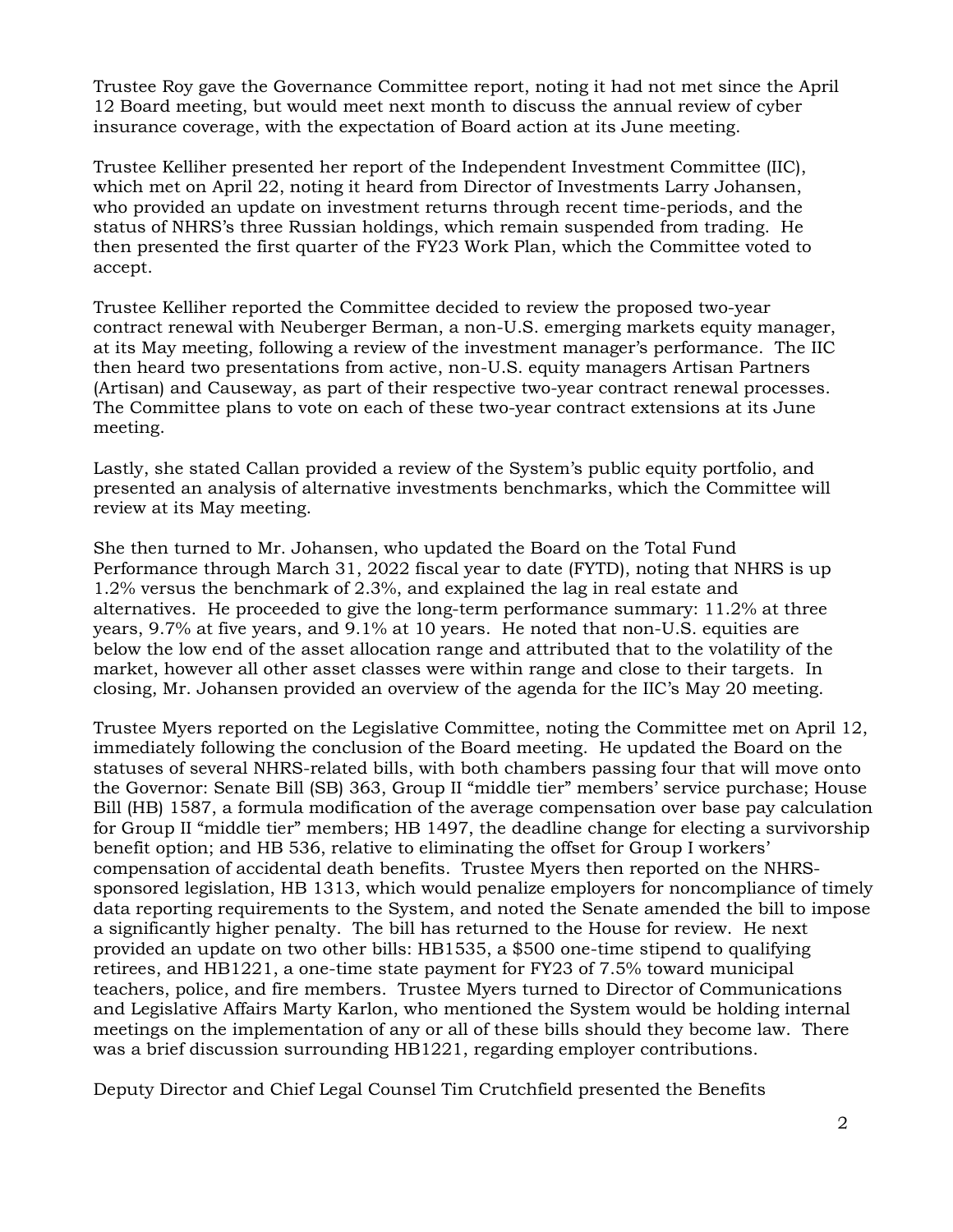Committee report on behalf of Trustee Coates, noting the Committee had not met since the last Board meeting.

On behalf of Trustee Hart, Trustee Myers gave the report of the PPCC, which met twice since the last Board meeting, on April 21 and May 3. He provided an update on staffing, as reported by Director of Human Resources Rosamond Cain at both meetings, and noted recruitment continues for several open positions, including in IT and the Contact Center. He then updated the Board on the search for a replacement for Mr. Johansen, who is retiring September 1. The System's executive search firm, EFL, has provided five candidates for consideration and the NHRS hiring committee plans to meet soon to review them. Recruitment for the Director of Finance position is underway, and presently, NHRS has two applications. Trustee Myers mentioned the Executive Director's annual evaluation was completed and Chair Lesko and Trustee Hart recently met with Executive Director Jan Goodwin to discuss the evaluation.

At 10:15 a.m., Chair Lesko called for a motion that the Board enter into a non-public session under RSA 91-A:3, II(c) to discuss a matter that would likely adversely affect the reputation of a person other than a member of this public body. On a motion by Trustee Hannan, seconded by Trustee Christensen, the Board voted unanimously via roll call to go into non-public session. No staff participated in the non-public session.

On a motion by Trustee Maloney, seconded by Trustee Hannan, the Board voted unanimously to conclude the non-public session. There was no action taken in the nonpublic session.

Immediately upon returning to public session, on a motion by Trustee Mezzapelle, seconded by Trustee Myers, the Board voted to temporarily adjourn the meeting for the purpose of discussing collective bargaining under RSA 91-A:2, I(a), and no action was taken during the temporary adjournment.

On a motion by Trustee Christensen, seconded by Trustee Kelliher, the Board voted to reconvene at 10:40 a.m., and Chair Lesko commenced the return to the public session with the operating reports. Ms. Goodwin opened with her Executive Report, providing the Board with a COVID update, noting that she expects staff to come into the office at least twice a week for the benefits of in-office culture and in-person, contemporaneous communication. She then mentioned the KPMs, which came in this month above the 95% benchmark, at 97.65%. She gave an update of the PGV3 project, which is 56% complete, with staff in the midst of User Acceptance Testing (UAT) on Phase 2 of Deliverable 4 (D4), QDRO, Insurance, and Benefit Maintenance, and the design requirements for D5, which includes benefit payroll.

She referred the Board to information on the Contact Center, which continues to meet its monthly goals. She provided an overview of the phone survey results from calls she makes to NHRS's members, retirees, and employers each week to hear feedback on NHRS's customer service, which she reported continues to be positive. She stated her action plan is progressing. In closing, Ms. Goodwin turned the Board's attention to the FY23 Strategic Plan, explaining that the recently completed Executive Director evaluation did not prompt any changes to the Plan and she proceeded to review its objectives. On a motion by Trustee Martins, seconded by Trustee Roy, the Board voted unanimously to approve the FY23 Three-Year Strategic Plan.

Ms. Goodwin then turned the Board's attention to several contracts, and gave an overview of all four requests, two from IT, one from Investments, and the fourth coming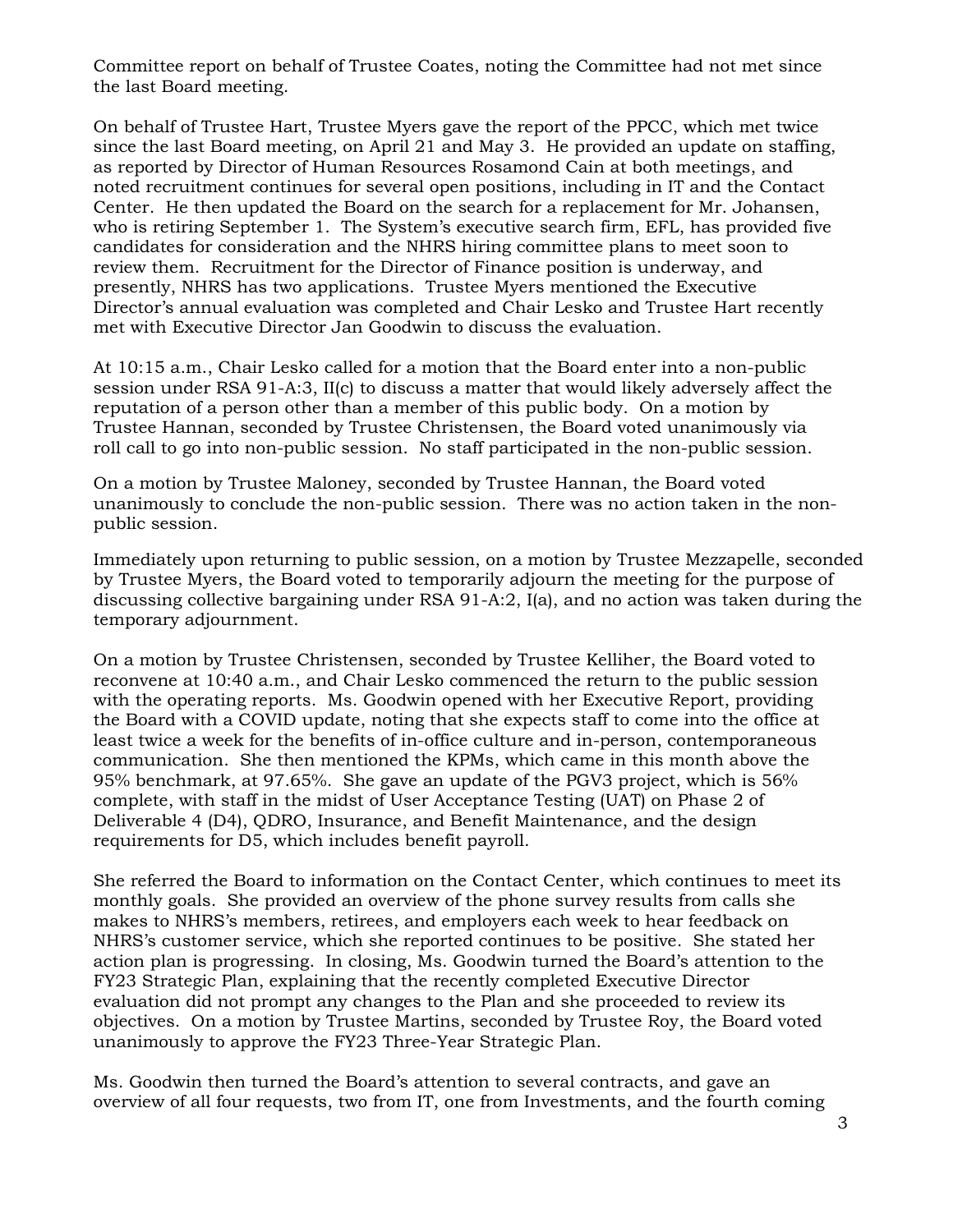from the PPCC as a recommendation for an executive leadership coaching program. Following a brief discussion of the presented contracts, on a motion by Trustee Roy, seconded by Trustee Mezzapelle, the Board voted unanimously to accept the recommendation of the Executive Director for the procurement of goods and services as presented in the Board materials, subject to contract and legal review.

Director of IT Frank Clough began his report, including an update on monthly cyber security training, penetration testing, efforts to strengthen passwords, and staffing. Following a Trustee's question regarding the recent penetration test findings, Mr. Clough noted that the 14 findings were minor and that overall the audit was successful.

Mr. Crutchfield opened his Legal report with an update on the pending Supreme Court appeal, regarding whether the Petitioner could remove his former spouse as beneficiary. Next, he noted NHRS received the first two of the 22 annual GASB audits, which he stated are going well. He updated the Board on NHRS's solicitation of the Attorney General's (AG) Office to provide an interpretation to the IRS on the medical subsidy changes passed last summer under HB2, noting that the AG was actively working on the opinion and it is expected by the end of this week. Legal continues to work with Finance on the noncompliant employers who have not submitted timely reports on participating retirees' work hours and compensation. He mentioned that the Finance team sent out second notices to those employers, giving them a response deadline of May 15. He noted the overall progress on his action plan, commenting on professional development efforts.

Mr. Johansen gave his report on Investments, beginning with the one missed KPM this month, which pertained to the 3- and 5-year performance, noting the System underperformed the benchmark by 10 and 20 basis points, respectively, and attributed it primarily to the small cap bias in the portfolio and the volatility created by the geopolitical events. In closing, he reported that his action plan is on, or ahead of schedule.

Mr. Karlon presented his operating report, directing the Board to his bar chart in the Board materials and commenting that if all seven bills impacting NHRS become law, they would be the most passed since 2018. He then noted that PIO has exceeded its record number of educational events for FY22, with seven more weeks left in the fiscal year. Mr. Karlon noted it was largely due to the new webinars on retirement applications polled by Contact Center Supervisor Deanna Higgins. He commented on NHRS in the news, noting that since 2018, the System has received increased media attention because of legislation regarding Group II and the COLA bills.

Member Services Director Nancy Miller opened her operating report with Member Services' productivity during the July filing period, noting those filings may result in an increase in applications relative to last July. Her team is also finishing D4 testing on PGV3 and the D5 requirements. She mentioned that Member Services has completed about two-thirds of the JRP Audit. Ms. Miller reported missing one KPM, the benefit finalizations, noting that staff are managing the 700-plus finalizations, while also handling those received month after month. Her team is working with the Department of Administrative Services on a retiree insurance deduction holiday for the months of May and June. In closing, she noted that her action plan is in progress.

Director of Finance Gerard Murphy provided his report, beginning with the fiscal year net position, as of March 31, 2022, of \$11.6 billion, noting it is \$11 million higher than June 30, 2021, and over \$913 million since March of last year. Mr. Murphy reported that cash flows were as expected year-to-date, and the negative cash flows this fiscal year were less than in